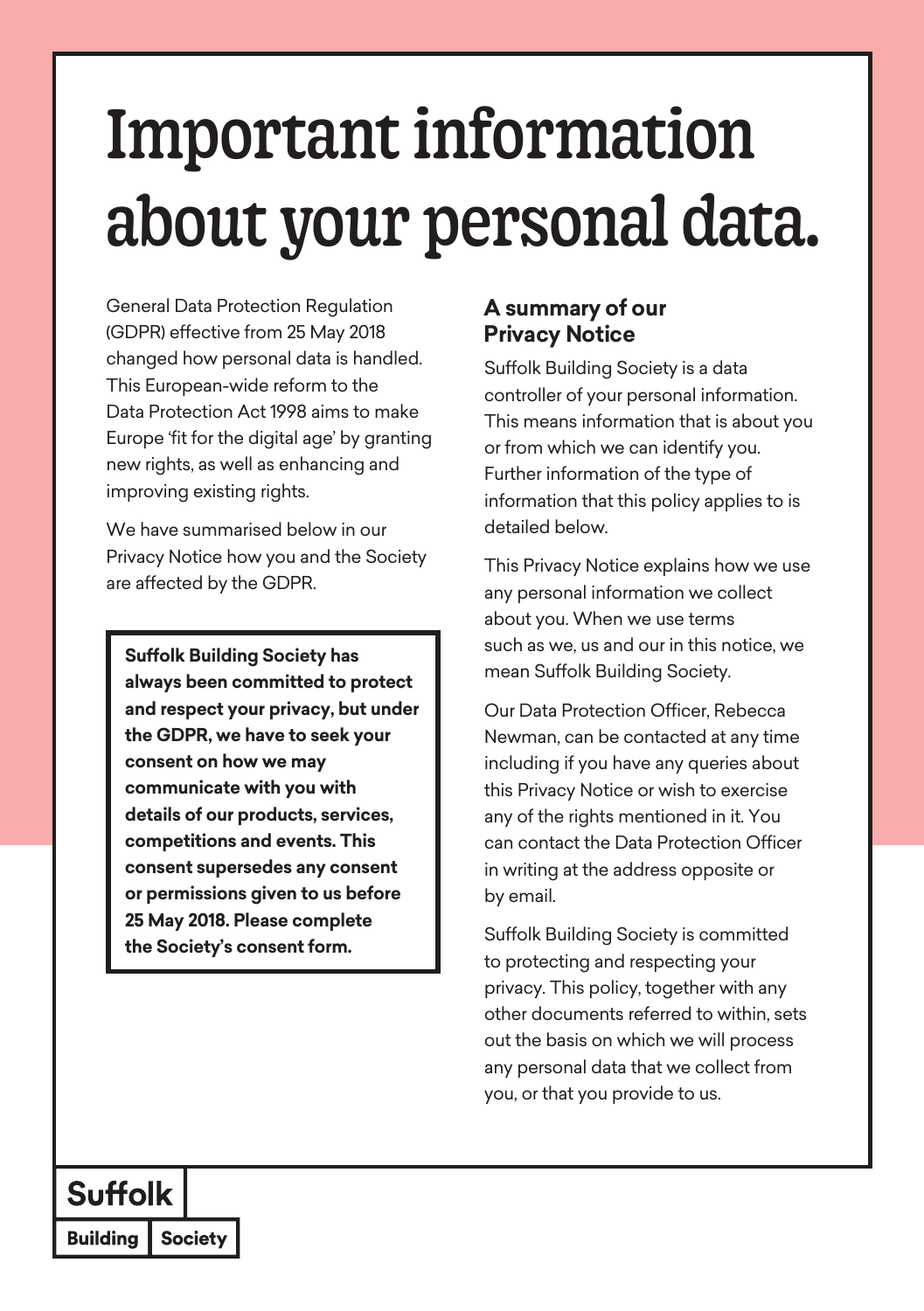Please read the following carefully to understand our views and practices regarding your personal data and how we will treat it.

This document is an abridged version of our full Privacy Notice. A complete copy of the Privacy Notice can be found on our website at www.suffolkbuildingsociety.co.uk, or is available in all our branches.

## **What information do we collect about you?**

This will depend on the products or services you apply for and (if your application is successful) obtain from us. We collect different information depending on whether it is related to a mortgage or savings account. Lists of the information we collect are contained in the full Privacy Notice. We will generally collect your personal information from you directly. If you are introduced to us by a broker or intermediary, we will obtain some personal information about you indirectly from them when they introduce you to us. We also collect information when you voluntarily complete customer surveys, provide feedback and participate in competitions.

We obtain personal information from other third party sources such as Fraud Prevention Agencies, Credit Reference Agencies, or other organisations to assist in the prevention and detection of a crime. Some of the information available from Credit Reference Agencies will have

come from publicly available sources. The organisations have their own Privacy Notices. Links to these are available on our website.

If you make a joint application with your spouse, partner or family member, we will also collect personal information about that person. You must show this Privacy Notice to the other applicant and confirm that they are happy with it. If a third party is related to your application (i.e. guarantor or power of attorney) that person will see this Privacy Notice when we make contact with them.

#### **How will your information be used?**

We collect information about you to assess the suitability of our products or services , verify your identity and if you agree, to contact you via your chosen methods about other products and services we think may be of interest to you. We will also use your information for processing which is necessary to perform our contract with you or for taking steps prior to entering into it. A full list of all processing carried out is listed in the full Privacy Notice. We will also use your personal data when we consider that on balance it is appropriate for us to do so for legitimate interests. A full list of those legitimate interests is shown on the full Privacy Notice but includes things such as administration of your account.

We will also use this information to notify you of changes to our services.

# **Suffolk**

**Building Society**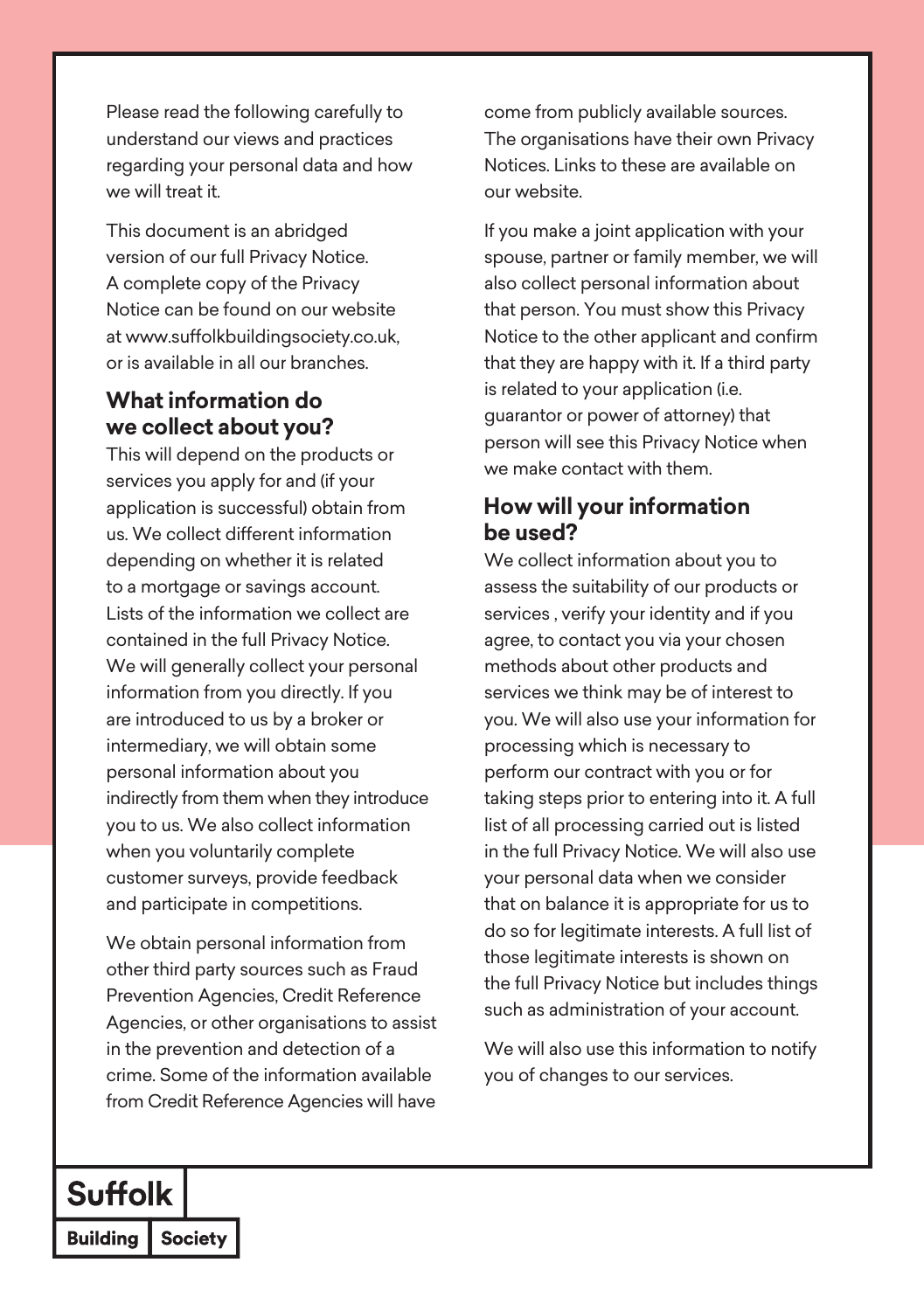Suffolk Building Society will not share your information for marketing purposes with any companies outside of Suffolk Building Society. Your information may be passed onto one of our carefully selected partners for certain services but only if you expressly consent.

#### **Do you have to provide your personal information to us?**

We are unable to provide you with a mortgage or savings product, or to process your application without having personal information about you. Your personal information is required before you can enter into the relevant contract with us, and is required during the life of that contract, or it is required by certain laws that apply to us. If we already hold some of the personal information that we need, for instance if you are already a customer, we may not need to collect it again when you make your application.

#### **Marketing**

Suffolk Building Society takes your privacy seriously and will only use your information to administer your account and to provide the products and services that you have requested from us. However, from time to time we would like to contact you with details of other products or services that we provide. We will ask to you to complete a form setting out your marketing preferences. You have a right at any time to change those preferences or ask us to stop contacting you for marketing purposes.

If you no longer wish to be contacted for marketing purposes, please contact any of our branches or call, write or email us. See 'How to contact us' below.

## **Transfer of Personal Data**

We are based in the UK but sometimes your personal information may be transferred outside the UK or the EEA. If it is processed within the EEA then it is protected by European data protection standards. We will make sure that suitable safeguards are in place before we transfer your personal information to countries outside the EEA.

#### **Monitoring of your Personal Data**

We may monitor where permitted by law and will do this where the law requires it. In particular, where we are required by the Financial Conduct Authority regulatory regime to record certain telephone lines. Telephone calls between us and you may be recorded to make sure that we have a record of what was discussed and your instructions and for quality control and staff training purposes.

We will retain your personal information in accordance with our retention periods. A copy of the retention periods can be found in the full Privacy Notice.

You have the right to complain to the Information Commissioner's Office which enforces data protection laws: https://www.ico.org.uk

# **Suffolk**

**Building Society**